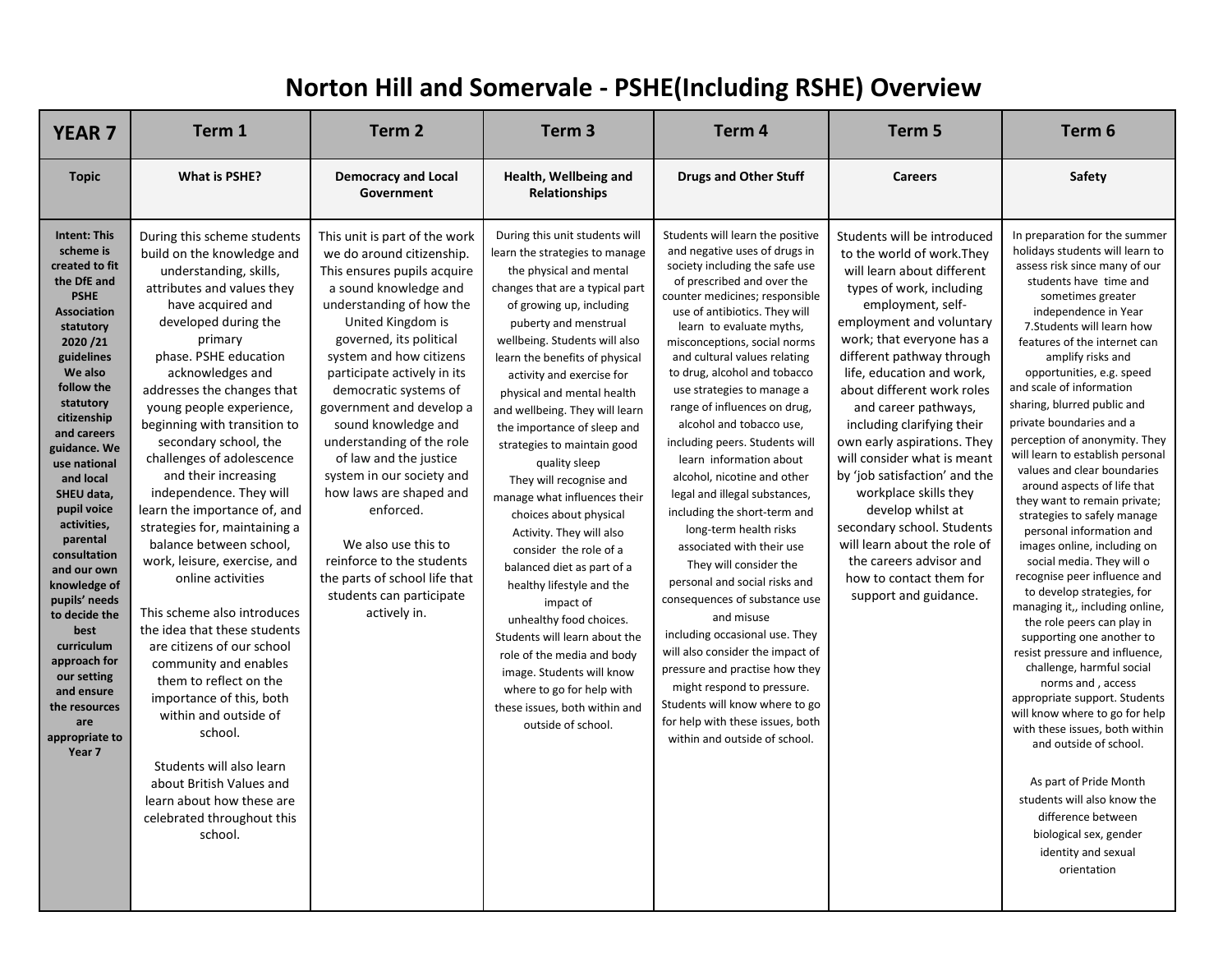| <b>Key Words</b>  | Changes, excites, worries,<br>advice, learner, skills, Personal,<br>Social, Health, Economic,<br>Education, citizen, citizenship,<br>community, British Values,<br>relationship, friendship, digital<br>citizen | Democracy, Parliament,<br>Election, Voting,<br>Government, Constituency,<br>Politician, Citizen | Healthy lifestyles, puberty,<br>periods, body odour, public<br>hair, mood swings,<br>reproduction, tampons,<br>sanitary towels, moon cup,<br>period pants, sleep, balanced<br>diet, healthy eating, the<br>media, body image, exercise | Medication, drug, side effect,<br>prescription, drug, tobacco,<br>caffeine, alcohol, smoking,<br>vaping, peer pressure,<br>argument, assertive behaviour,<br>alcohol, unit, measure, fact,<br>myth, cigarette, addiction,<br>pressure, self image. | Career, Personality,<br>Employment, self image,<br>personality, music industry,<br>engineering, Digital<br>industry, STEM, Green<br>employment, careers<br>advisor, skills, job advert,<br>qualities, labour market | Lesbian, Gay, Bisexual<br>Questioning, + Other<br>definitions Assessing Risk,<br>Safety, Hazard,<br>Consequence, Internet,<br>Cyber, Safety, Emergency,<br>999, 101, 111, Bikeability,<br>Highway Code |
|-------------------|-----------------------------------------------------------------------------------------------------------------------------------------------------------------------------------------------------------------|-------------------------------------------------------------------------------------------------|----------------------------------------------------------------------------------------------------------------------------------------------------------------------------------------------------------------------------------------|----------------------------------------------------------------------------------------------------------------------------------------------------------------------------------------------------------------------------------------------------|---------------------------------------------------------------------------------------------------------------------------------------------------------------------------------------------------------------------|--------------------------------------------------------------------------------------------------------------------------------------------------------------------------------------------------------|
| <b>Assessment</b> | <b>Pupil Consultation</b>                                                                                                                                                                                       | Assessment                                                                                      | Have your say                                                                                                                                                                                                                          | Assessment                                                                                                                                                                                                                                         | Assessment                                                                                                                                                                                                          | Have your say                                                                                                                                                                                          |
| <b>YEAR 8</b>     | Term 1                                                                                                                                                                                                          | Term 2                                                                                          | Term 3                                                                                                                                                                                                                                 | Term 4                                                                                                                                                                                                                                             | Term 5                                                                                                                                                                                                              | Term 6                                                                                                                                                                                                 |
| <b>Topic</b>      | What is Democracy?                                                                                                                                                                                              | What Rights and<br><b>Responsibilities Do We Have?</b>                                          | Money, Money, Money                                                                                                                                                                                                                    | <b>Health and Wellbeing</b>                                                                                                                                                                                                                        | <b>Relationships</b>                                                                                                                                                                                                | <b>Careers</b>                                                                                                                                                                                         |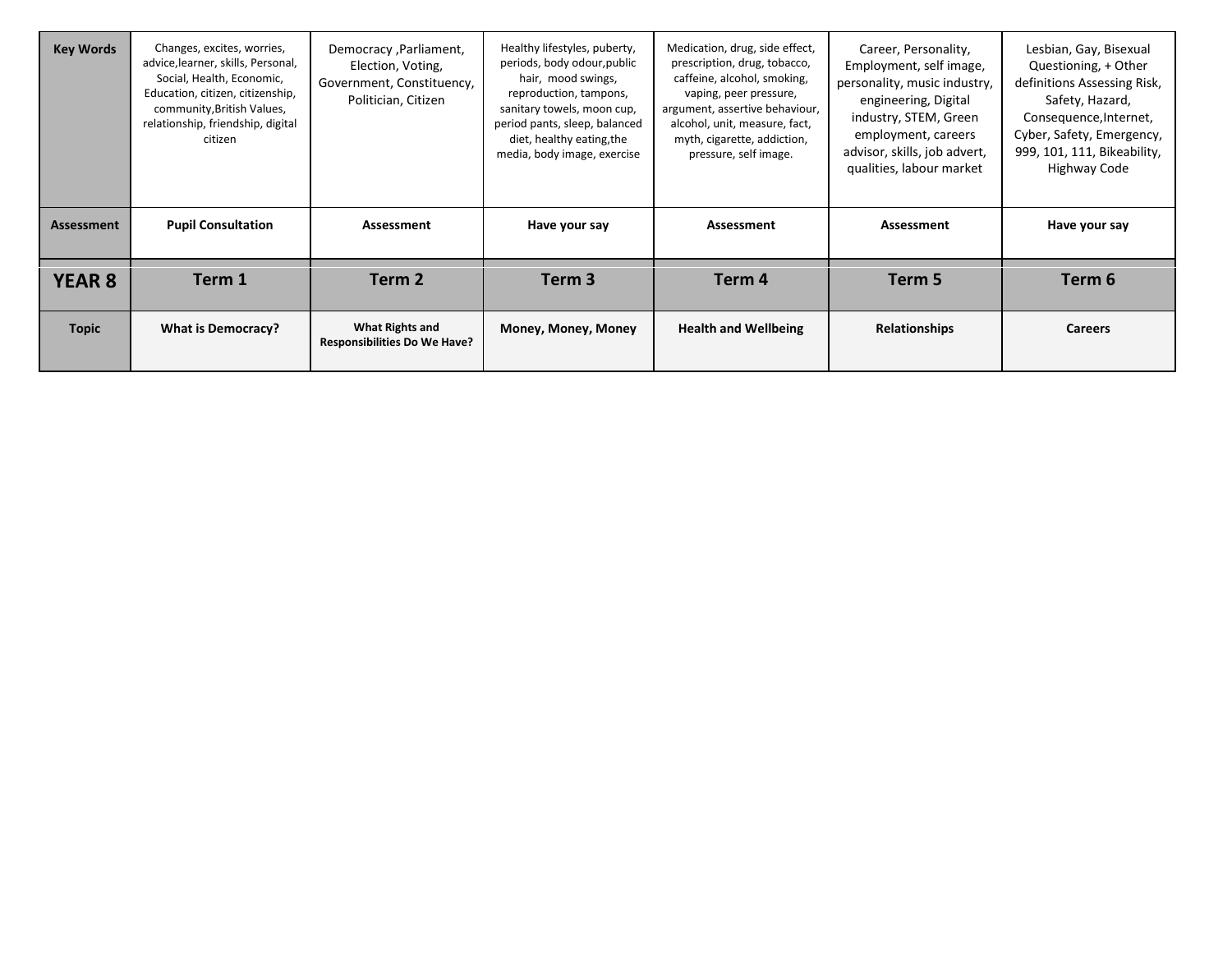**Intent: This scheme is created to fit the DfE and PSHE Association statutory 2020 /21 guidelines We also follow the statutory citizenship and careers guidance. We use national and local SHEU data, pupil voice activities, parental consultation and our own knowledge of pupils' needs to decide the best curriculum approach for our setting and ensure the resources are appropriate to Year 8**

During this unit students will learn about many of the citizenship themes from the statutory programme of study, such as the development of the political system of democratic government in the United Kingdom, including the roles of citizens, Parliament and the monarch, the operation of Parliament, including voting and elections, and the role of political parties the precious liberties enjoyed by the citizens of the United Kingdom the nature of rules and laws and the justice system, including the role of the police and the operation of courts and tribunals the roles played by public institutions and voluntary groups in society, and the ways in which citizens work together to improve their communities, including opportunities to participate in school-based activities. It is designed to expand on the knowledge gained in Year 7 and encourage voting confidence and understand what it means to have entitlement to vote.

Students will continue to build upon the knowledge of citizenship from term one and build their understanding of democracy, government and the rights and responsibilities of citizens. Pupils will use and apply their knowledge and understanding while developing skills to research and interrogate evidence, debate and evaluate viewpoints, present reasoned arguments and take informed action, particularly around the rights of the child, youth crime, rights and responsibilities within the local community, equal opportunities and the equality act. They will look at examples of discrimination, with a praticular focus on disability as it is a protected characteristic not duplicated in Year 9 PB They will know the impact of stereotyping, prejudice and discrimination on individuals and Relationships and about

the unacceptability of prejudice-based language and behaviour, offline and online, including sexism, homophobia, biphobia, transphobia, racism, ableism and faith-based prejudice

Students will learn to assess and manage risk in relation to financial decisions that young people might make. They will be taught about values and attitudes relating to finance, including debt They will also learn to manage emotions in relation to money. They will evaluate social and moral dilemmas about the use of money, including the influence of advertising and peers on financial decisions They will learn to recognise financial exploitation in different contexts.

Students will learn strategies to manage a range of influences on drug, alcohol and tobacco use, including peers They will know information about alcohol, nicotine and other legal and illegal substances, including the short-term and long-term health risks associated with their use They will consider the personal and social risks and consequences of substance use and misuse including occasional use They will know the law relating to the supply, use and misuse of legal and illegal substances They will also learn. about the concepts of dependence and addiction including awareness of help to overcome addictions. They will learn to recognise peer influence and to develop strategies for managing it, including online. They will know the role peers can play in supporting one another to resist pressure and influence, challenge harmful social norms and access appropriate support They will consider that the need for peer approval can generate feelings of pressure and lead to increased risk-taking; strategies to manage this

During this unit students will learn circumstances about different types of relationships, including those within families, friendships, romantic or intimate relationships and the factors that can affect them They will also know the indicators of positive, healthy relationships and unhealthy relationships, including online. They will learn to manage the strong feelings that relationships can cause (including sexual attraction) Students will learn that consent is freely given; that being pressurised, manipulated or coerced to agree to something is not giving consent, and how to seek help in such. They will know the qualities and behaviours they should expect and exhibit in a wide variety of positive relationships (including in school and wider society, family and friendships, including online). They will understand the impact of sharing sexual images of others without consent . They will know how to manage any request or pressure to share an image of themselves or others, and how to get help the characteristics of abusive behaviours, such as grooming, sexual

harassment, sexual and

During this unit, to build on what students have learn in Year 7 students will know to review their strengths, interests, skills, qualities and values and how to develop them and to set realistic yet ambitious targets and goals They will learn the skills and attributes that employers value. In addition, they will learn the skills and qualities required to engage in enterprise They will understand the importance and benefits of being a lifelong learner Students will be taught to recognise and challenge stereotypes and family or cultural expectations that may limit aspirations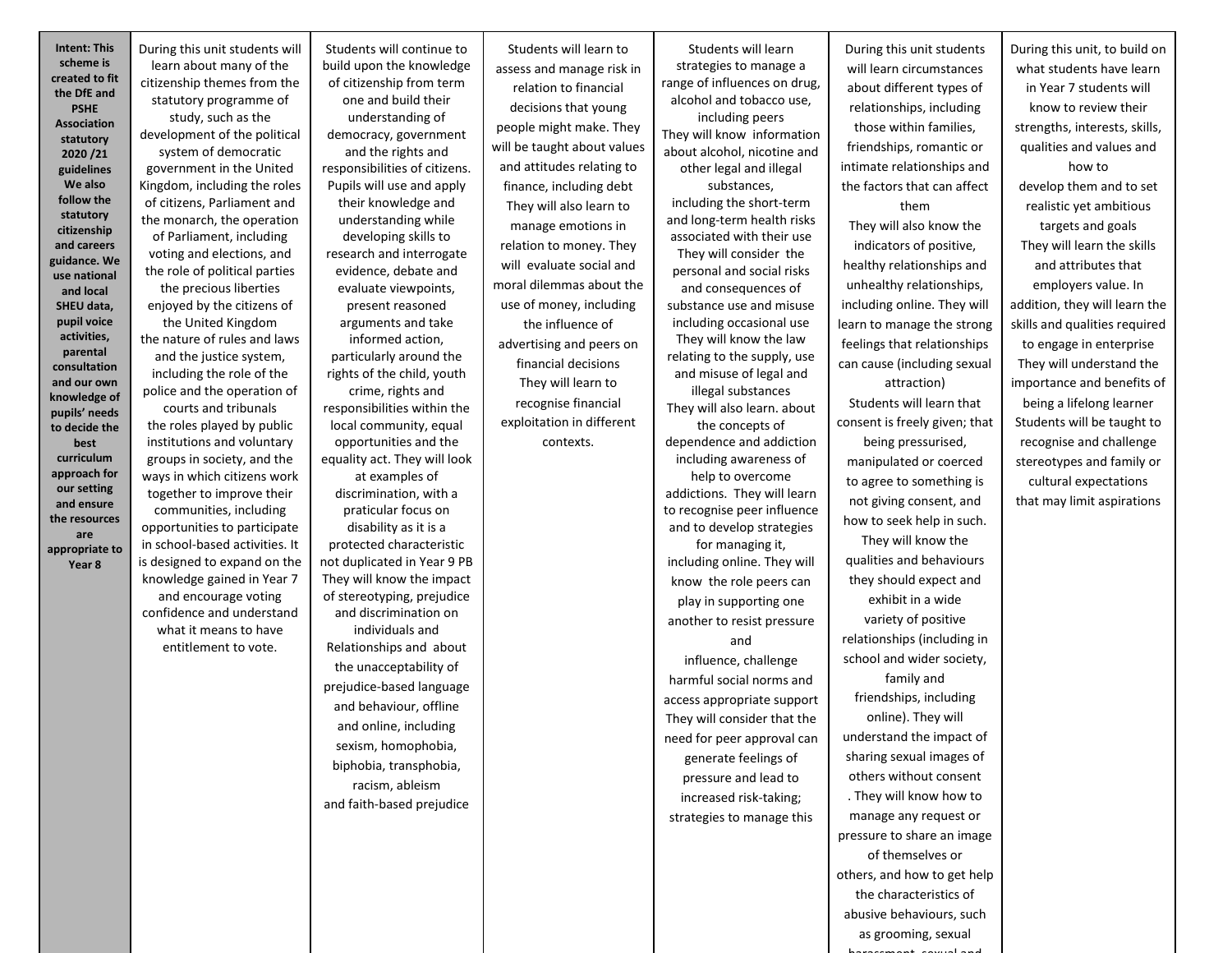| <b>Key Words</b>  | Democracy, Vote, Election,<br>Fair, Discrimination,<br>Mandela, Apartheid, South<br>Africa, Equality, Manifesto,<br>Political Party, Speech, | Citizens, Society, Group,<br>Rights, Responsibilities,<br>Judge, Youth Offending<br>Panel, Offender,<br>Community, Citizen,<br>Responsibility, Prejudice,<br>Discrimination, The<br>Equality Act 2010,<br>unconscoius bias | Money, Income,<br>Budgeting, Expenditure,<br>Income, Budget, Savings,<br>Loans, Interest Rates,<br>Finance<br>Financial, Benefits<br>Ethical, Fair Trade<br>Interest, Short term loans,<br>Long term loans, Credit<br>score<br>Consumer Rights | Stimulants, Depressants,<br>Vaping, Smoking, Alcohol,<br>Binge drinking, Drug,<br>Addiction, Cancer, Genetic<br>predisposition,<br>Vaccinations, Hygiene,<br>Stem cells, Disease | Relationships, Boyfriend,<br>Girlfriend, Puberty,<br>Teenage pregnancy, CSA -<br>Child Support Agency,<br>Contraception, Feelings,<br>Consent, Sexting, Domestic<br>conflict, Female Genital<br>Mutilation, Body image,<br>Body confidence, Self<br>esteem, Media | Skills, Achievements,<br>Qualities, Gender,<br>Stereotype, Equality,<br>Communication,<br><b>Entrepreneur, Enterprising</b><br>person, Teamwork,<br>Employability skills |
|-------------------|----------------------------------------------------------------------------------------------------------------------------------------------|----------------------------------------------------------------------------------------------------------------------------------------------------------------------------------------------------------------------------|------------------------------------------------------------------------------------------------------------------------------------------------------------------------------------------------------------------------------------------------|----------------------------------------------------------------------------------------------------------------------------------------------------------------------------------|-------------------------------------------------------------------------------------------------------------------------------------------------------------------------------------------------------------------------------------------------------------------|--------------------------------------------------------------------------------------------------------------------------------------------------------------------------|
| <b>Assessment</b> | <b>Pupil Consultation</b>                                                                                                                    | Assessment                                                                                                                                                                                                                 | Have your say                                                                                                                                                                                                                                  | Have your say                                                                                                                                                                    | Assessment                                                                                                                                                                                                                                                        | Assessment                                                                                                                                                               |
| <b>YEAR 9</b>     | Term 1                                                                                                                                       | Term 2                                                                                                                                                                                                                     | Term 3                                                                                                                                                                                                                                         | Term 4                                                                                                                                                                           | Term 5                                                                                                                                                                                                                                                            | Term 6                                                                                                                                                                   |
| <b>Topic</b>      | Drugs and other stuff                                                                                                                        | Living in the Wider World                                                                                                                                                                                                  | <b>Careers and Options</b><br><b>Choices</b>                                                                                                                                                                                                   | <b>Relationships and Sex</b><br><b>Education</b>                                                                                                                                 | Wellbeing                                                                                                                                                                                                                                                         | <b>First Aid</b>                                                                                                                                                         |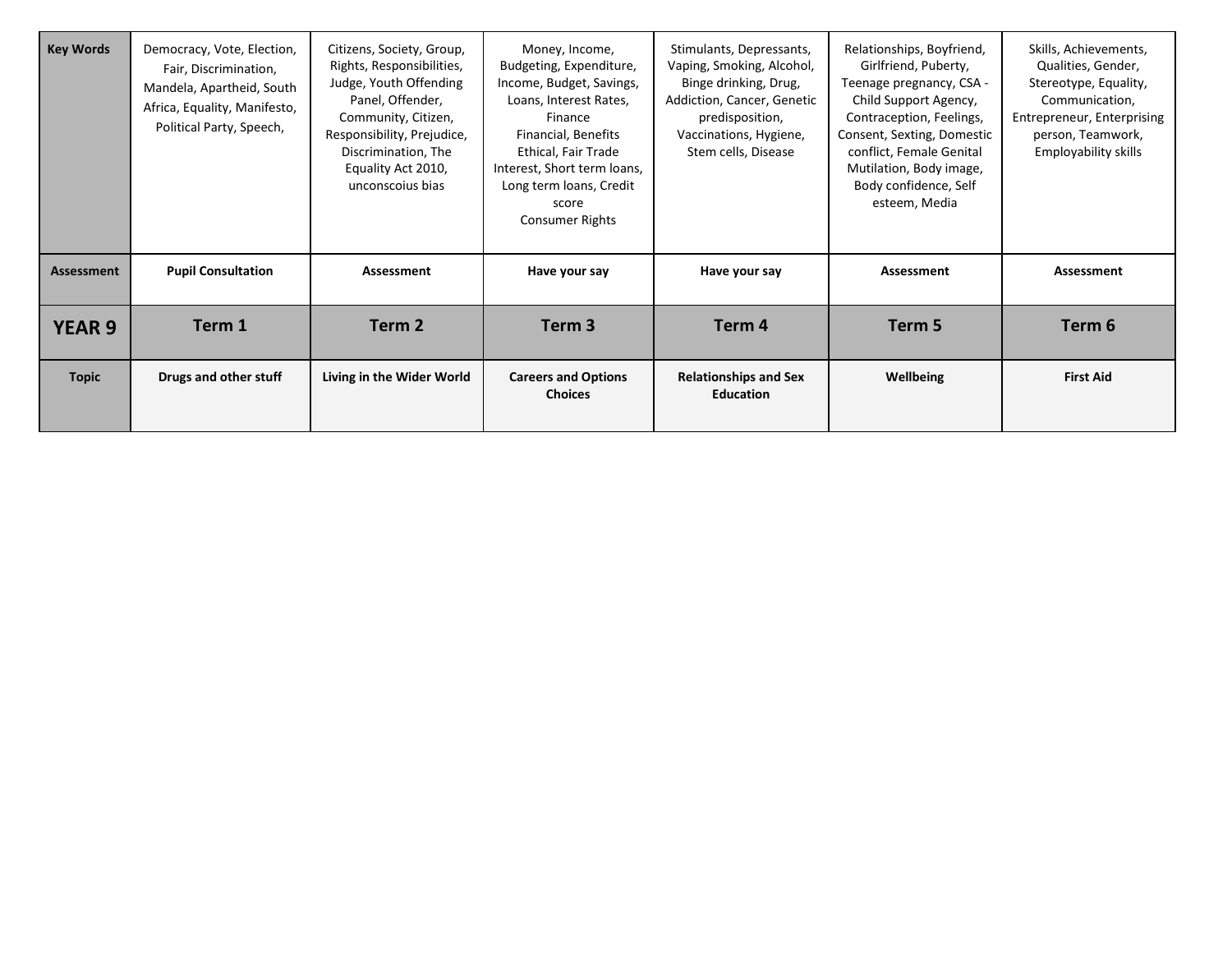| <b>Intent: This</b>      | Student will learn strategies           | Students will know that                           | During this unit, to prepare | Students will learn to clarify                  | Students will learn how to            | Students will know how to    |
|--------------------------|-----------------------------------------|---------------------------------------------------|------------------------------|-------------------------------------------------|---------------------------------------|------------------------------|
| scheme is                | to manage a range of                    | features of the internet can                      | for the choices Year 9 will  | and develop personal                            | identify and articulate a             | get help in an emergency     |
| created to               | influences on drug, alcohol             | amplify risks and                                 | make in January students     | values in friendships, love                     | range of emotions                     | and perform basic first aid, |
| fit the DfE              | and tobacco use,                        | opportunities, e.g. speed                         | learn about the options      | and sexual                                      | accurately and sensitively,           | including                    |
| and PSHE                 | including peers                         | and scale of information                          | available to them at the     | relationships                                   | using appropriate                     | cardio-pulmonary             |
| Association              | They will know in more                  | sharing, blurred public and                       | end of key stage 3, sources  | They will learn the                             | vocabulary                            | resuscitation (CPR) and the  |
| statutory                | detail information about                | private boundaries and a                          | οf                           | importance of trust in                          | They will understand the              | use of defibrillators        |
| 2020 / 21                | alcohol, nicotine and other             | perception of anonymity.                          | information, advice and      | relationships and the                           | characteristics of mental             |                              |
| guidelines               | legal and illegal substances,           | This unit will focus in on                        | support, and the skills to   | behaviours that can                             | and emotional health and              |                              |
| We also                  | including the short-term and            | issues surrounding                                | manage this decision-        | undermine or build trust                        | strategies for                        |                              |
| follow the               | long-term health risks                  | radicalisation and                                | making                       | They will be able to                            | managing these                        |                              |
| statutory                | associated with their use               | extremism. They will learn                        | process, about routes into   | evaluate expectations                           | They will consider the link           |                              |
| citizenship              | They will be able to explain            | to establish personal values                      | work, training and other     | about gender roles,                             | between language and                  |                              |
| and careers              | the personal and social risks           | and clear boundaries                              | vocational and academic      | behaviour and intimacy                          | mental health stigma and              |                              |
| guidance.                | and consequences of                     | around aspects of life that                       | opportunities, and           | within                                          | develop strategies                    |                              |
| We use                   | substance use and misuse                | they want to remain                               | progression routes, the      | romantic relationships                          | to challenge stigma, myths            |                              |
| national and             | including occasional use                | private; strategies to safely                     | benefits of setting          | that everyone has the                           | and misconceptions                    |                              |
| local SHEU               | They will understand the                | manage personal                                   | ambitious goals and being    | choice to delay sex, or to                      | associated with help-                 |                              |
| data, pupil              | law relating to the supply,             | information and<br>images online, including on    | open to opportunities in     | enjoy intimacy without sex.                     | seeking and<br>mental health concerns |                              |
| voice                    | use and misuse of legal and             |                                                   | all                          | how to safely and                               |                                       |                              |
| activities,              | illegal substances                      | social media. They will                           | aspects of life              | responsibly form, maintain                      | They will know strategies             |                              |
| parental<br>consultation | They will know about about              | learn to recognise the<br>importance of seeking a |                              | and manage positive<br>relationships, including | to understand and build               |                              |
|                          | the concepts of dependence              |                                                   |                              |                                                 | resilience, as well as how            |                              |
| and our own              | and addiction including<br>awareness of | variety of perspectives on<br>issues              |                              | online<br>They will learn the qualities         | to respond to                         |                              |
| knowledge<br>of pupils'  | help to overcome addictions             | and ways of assessing the                         |                              | and behaviours they should                      | disappointments and<br>setbacks       |                              |
| needs to                 | and where to go for help,               | evidence which supports                           |                              | expect and exhibit in a wide                    | They will consider a range            |                              |
| decide the               | both within school and                  | those views                                       |                              | variety of positive                             | of healthy coping strategies          |                              |
| best                     | outside of school. Students             | They will learn to                                |                              | relationships (including in                     | and ways to promote                   |                              |
| curriculum               | will learn to recognise peer            | understand how the way                            |                              | school and wider society,                       | wellbeing and                         |                              |
| approach for             | influence and to develop                | people present themselves                         |                              | family and                                      | boost mood, including                 |                              |
| our setting              | strategies for managing it,             | online can have                                   |                              | friendships, including                          | physical activity,                    |                              |
| and ensure               | including online                        | positive and negative                             |                              | online)                                         | participation and the value           |                              |
| the                      | They will know the role                 | impacts on them                                   |                              | They will know to manage                        | of positive                           |                              |
| resources                | peers can play in supporting            | They will know how to                             |                              | the strong feelings that                        | relationships in providing            |                              |
| are                      | one another to resist                   | make informed decisions                           |                              | relationships can cause                         | support . They will explore           |                              |
| appropriate              | pressure and                            | about whether different                           |                              | (including sexual                               | the causes and triggers for           |                              |
| to Year 9                | influence, challenge harmful            | media and digital                                 |                              | attraction)                                     | unhealthy coping                      |                              |
|                          | social norms and access                 | content are appropriate to                        |                              | They will learn to develop                      | strategies, such as self-             |                              |
|                          | appropriate support                     | view and develop the skills                       |                              | conflict management skills                      | harm                                  |                              |
|                          | They will learn that the                | to act on them                                    |                              | and strategies to reconcile                     | and eating disorders, and             |                              |
|                          | need for peer approval can              | They will be aware that on                        |                              | after                                           | the need to seek help for             |                              |
|                          | generate feelings of                    | any issue there will be a                         |                              | <b>Disagreements</b>                            | themselves or others as               |                              |
|                          | pressure and lead to                    | range of viewpoints; to                           |                              | They will learn how to                          | soon                                  |                              |
|                          | increased risk-taking;                  | recognise the                                     |                              | manage the breakdown of                         | as possible [NB We are                |                              |
|                          | strategies to manage this               | potential influence of                            |                              | a relationship (including its                   | aware It is important to              |                              |
|                          | They will know about the                | extreme views on people's                         |                              | digital legacy),                                | avoid teaching methods                |                              |
|                          | factors that contribute to              | attitudes and behaviours                          |                              | loss and change in                              | and resources that provide            |                              |
|                          | young people joining gangs;             | They will be able to                              |                              | relationships                                   | instruction on ways of self-          |                              |
|                          | the social,                             | respond appropriately                             |                              | They will learn the services                    | harming, restricting                  |                              |
|                          | legal and physical                      | when things go wrong                              |                              | available to support healthy                    | food/inducing vomiting,               |                              |
|                          | consequences of gang                    | online, including                                 |                              | relationships and manage                        | hiding behaviour                      |                              |
|                          | behaviours                              | confidently                                       |                              | unhealthy                                       | from others etc., or that             |                              |
|                          |                                         |                                                   |                              |                                                 |                                       |                              |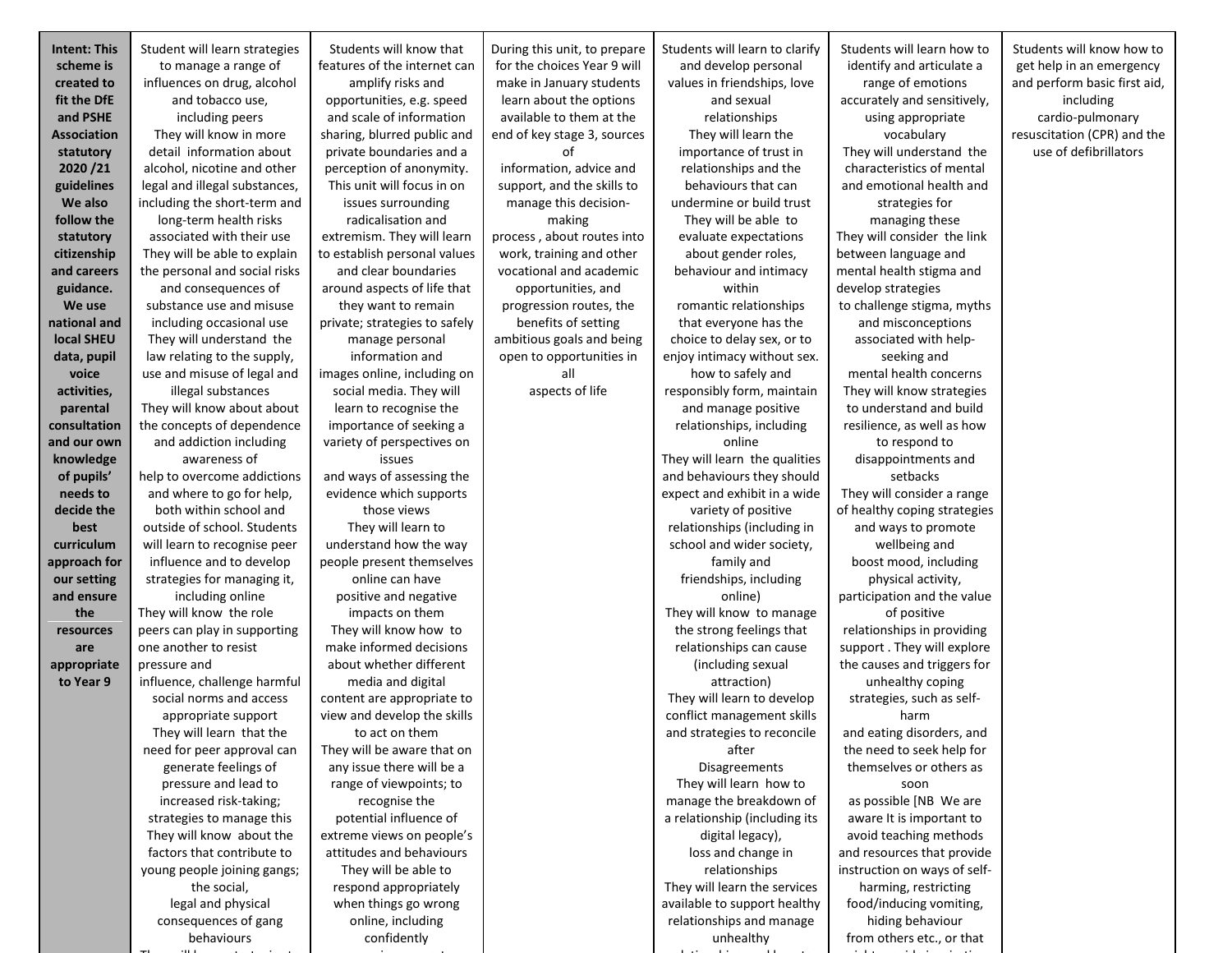| <b>Key Words</b>                 | Drugs, Legal, Illegal, Misuse,<br>Alternatives, Drugs, Illegal,<br>Legal, Misuse, Alternatives,<br>Smoking, Alcohol,<br>Restriction, Supervision,<br>Alcohol, Brand, Product,<br>Recovery position, Drunk,<br>ICE contact, Emergency,<br>First Aid, County lines,<br>Drugs, Peer pressure, Knife<br>crime | Radicalisation, Propaganda,<br>Grooming, Radicalisation,<br>Extremist, Radicalise,<br>Vulnerable, Cult, Religion,<br>Congregation, converts | Options, Choices, Pathway,<br>BTEC. Coursework.<br>Cambridge National, GCSE,<br>A Level, Apprenticeship,<br>Labour Market, Careers<br>Advisor, Mentor, A Level,<br>Degree, Courses, KUDOS,<br>Careers, Careers, Career<br>Pilot | Relationship, Sex, Anatomy,<br>Penis, Vagina, Vulva,<br>Clitoris, Foreskin, Testicles,<br>Breasts, Sexually<br>Transmitted Infection,<br>Disease, Protection<br>Lesbian, Gay, Bisexual,<br>Trans, Questioning, Ally<br>Safer sex, Contraception<br>Contraception<br>Pornography<br>Child sexual exploitation<br>Consent. | <b>Emotional health</b><br>Mental health, Wellbeing<br>Depression, Mental health<br>Self harm, Self injury<br>Anxiety, Stress<br>Self expression<br>Consent, Body image,<br>Selfie | Casualty, Response,<br>Dangers, Recovery<br>position, Casualty, CPR,<br>Casualty, Resuscitation,<br>First aid kit, Infection,<br>Bleeding, Shock |
|----------------------------------|-----------------------------------------------------------------------------------------------------------------------------------------------------------------------------------------------------------------------------------------------------------------------------------------------------------|---------------------------------------------------------------------------------------------------------------------------------------------|---------------------------------------------------------------------------------------------------------------------------------------------------------------------------------------------------------------------------------|--------------------------------------------------------------------------------------------------------------------------------------------------------------------------------------------------------------------------------------------------------------------------------------------------------------------------|------------------------------------------------------------------------------------------------------------------------------------------------------------------------------------|--------------------------------------------------------------------------------------------------------------------------------------------------|
| <b>Assessment</b>                | <b>Pupil Consultation and</b><br>Assessment                                                                                                                                                                                                                                                               | Have your say                                                                                                                               | Have your say                                                                                                                                                                                                                   | Assessment                                                                                                                                                                                                                                                                                                               | Have your say                                                                                                                                                                      | Assessment                                                                                                                                       |
| <b>YEAR 10</b><br><b>PB/PSHE</b> | Term 1                                                                                                                                                                                                                                                                                                    | Term 2                                                                                                                                      | Term <sub>3</sub>                                                                                                                                                                                                               | Term 4                                                                                                                                                                                                                                                                                                                   | Term 5                                                                                                                                                                             | Term 6                                                                                                                                           |
| <b>Topic</b>                     | <b>PB: Religion and World</b><br><b>Views</b>                                                                                                                                                                                                                                                             | <b>PSHE: Health and</b><br>Wellbeing                                                                                                        | PB: The Only Way is Ethics                                                                                                                                                                                                      | PSHE: Living in the Wider<br>World                                                                                                                                                                                                                                                                                       | PB: Is this just real life is<br>this just fantasy                                                                                                                                 | <b>PSHE: Relationships and</b><br><b>Sex Education</b>                                                                                           |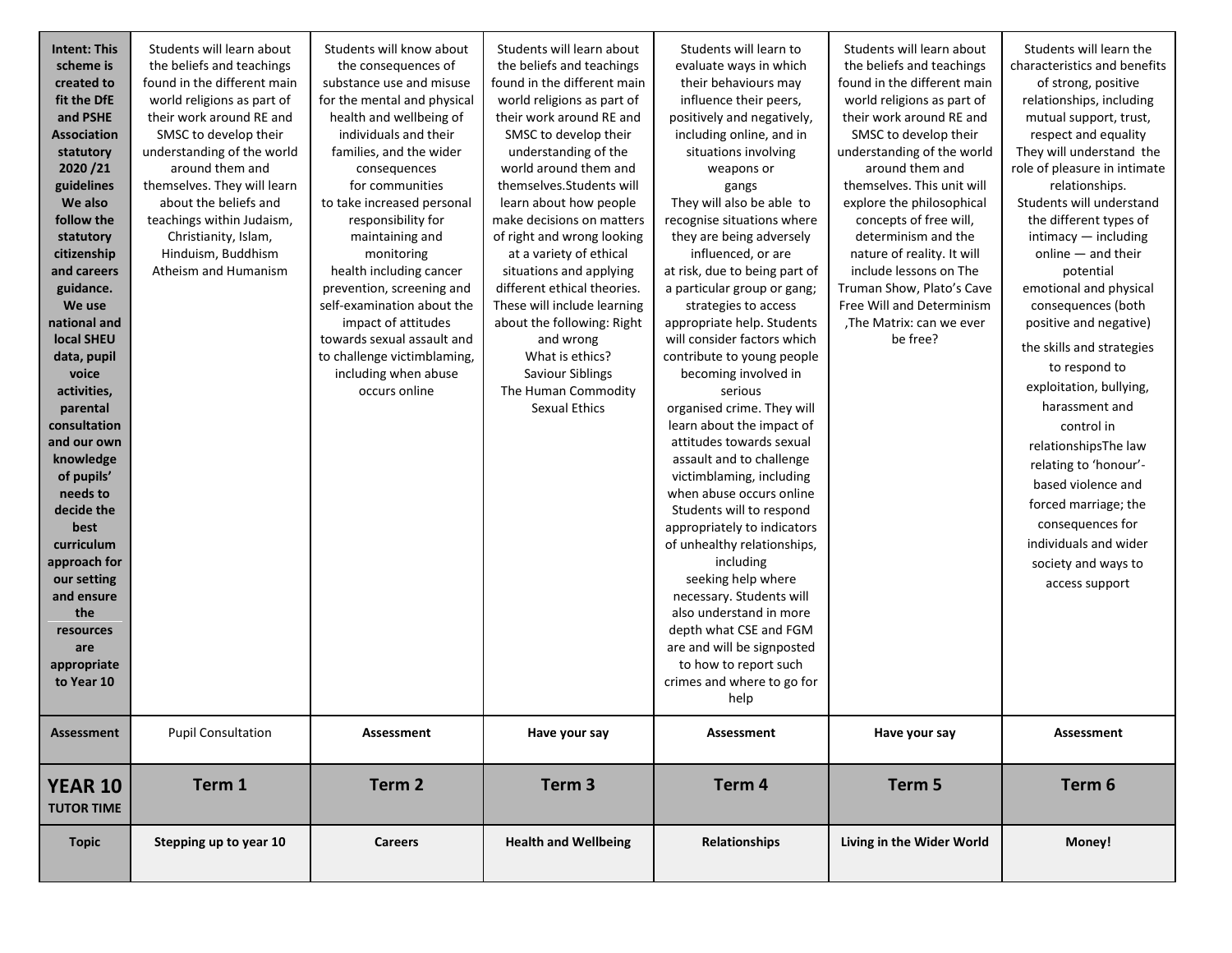| <b>Key Themes</b>                | What changes will I face<br>starting my GCSEs?<br>Revision: What is it? How do<br>I do it?<br>Learning to Learn<br>Planning your revision<br>Memory<br>Dealing with exam stress | Ambition.<br>Competition for jobs<br>Why do work experience?<br>Applying for work<br>experience (1)<br>Applying for work<br>experience (2)<br>THE BIG INTERVIEW<br>Record of achievement<br>Personal statement<br>Curriculum vitae<br><b>Application forms</b><br>Getting an interview | <b>Emotional and mental</b><br>well-being<br>Body Image and the media<br>Monitoring health<br>Illegal drugs<br>Alcohol<br>NPS's<br>Substance abuse/misuse | Characteristics of positive<br>relationships<br>The Break up<br>Implications of young<br>parenthood<br>Consent<br>Where to go for help | You and your opinions<br>Which political party would<br>you support?<br>Why vote?<br>Young people and crime<br>Young offenders<br>Digital Romance | Costing and budgeting<br><b>Essential spending</b><br>A fair days pay<br><b>Natwest Money sense for</b><br>schools:<br>-Understanding payment<br>cards<br>-Frauds and scams<br>-The budget game and how<br>the economy works |
|----------------------------------|---------------------------------------------------------------------------------------------------------------------------------------------------------------------------------|----------------------------------------------------------------------------------------------------------------------------------------------------------------------------------------------------------------------------------------------------------------------------------------|-----------------------------------------------------------------------------------------------------------------------------------------------------------|----------------------------------------------------------------------------------------------------------------------------------------|---------------------------------------------------------------------------------------------------------------------------------------------------|------------------------------------------------------------------------------------------------------------------------------------------------------------------------------------------------------------------------------|
| <b>YEAR 11</b><br><b>PB/PSHE</b> | Term 1                                                                                                                                                                          | Term 2                                                                                                                                                                                                                                                                                 | Term <sub>3</sub>                                                                                                                                         | Term 4                                                                                                                                 | Term 5                                                                                                                                            |                                                                                                                                                                                                                              |
| <b>Topic</b>                     | PB: Where is the love?                                                                                                                                                          | <b>PSHE: Relationships and</b><br><b>Sex Education</b>                                                                                                                                                                                                                                 | PB: Heal the world make<br>it a better place                                                                                                              | <b>PSHE: Health, wellbeing</b><br>and the wider world                                                                                  | <b>PB:Filosoflix</b>                                                                                                                              |                                                                                                                                                                                                                              |